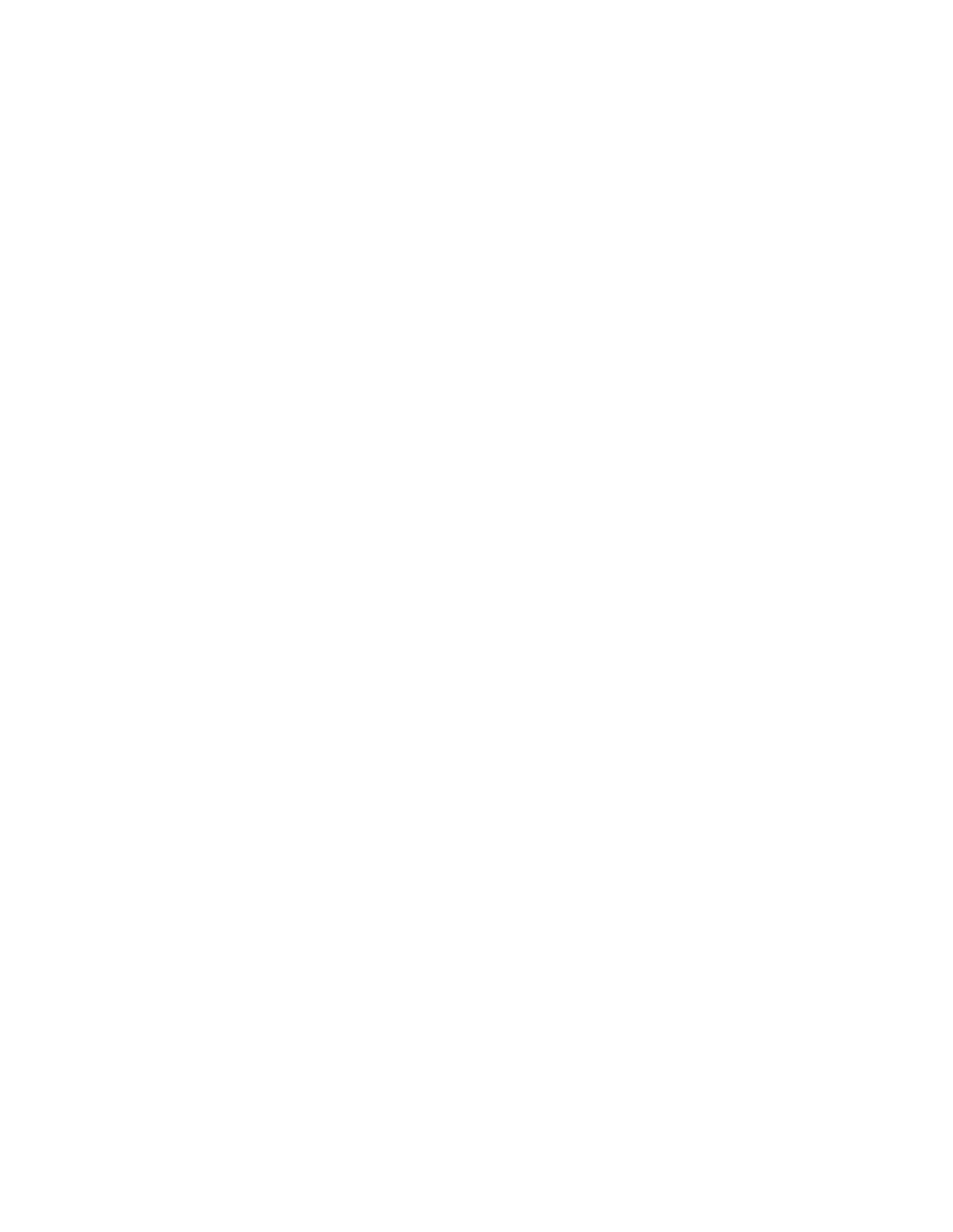

9.<sup>®</sup> Student employees must post actual hours worked each day by entering time In, Lunch Break, and time Out. Unpaid lunch break must be taken if your schedule is more than 5 hours. Waiving a lunch break must be preapproved by your supervisor, per the Department of Labor and Industries (see L&I website)

|   | <b>Enter Time</b> |                                                                |                |           |            |                                                                                               |           |                                         |          |                       |               |     |
|---|-------------------|----------------------------------------------------------------|----------------|-----------|------------|-----------------------------------------------------------------------------------------------|-----------|-----------------------------------------|----------|-----------------------|---------------|-----|
|   |                   | <b>Max Telepo</b><br>GENERAL FUND<br>Return to Select Employee |                |           |            |                                                                                               |           |                                         |          | & Previous            | Next 2        |     |
|   | <b>Wew Legend</b> |                                                                |                | ٠         |            | 16 February - 28 February 2021<br>Semi-Monthly Period<br>Scheduled 104.00 Reported 0.00 Hours |           | r                                       |          | Clear                 | <b>Submit</b> |     |
|   |                   | Day Summary                                                    |                | m         | Lunch      | m                                                                                             | Out       | <b>Time Reporting Code</b>              | Quantity | Time Details Commercs |               | Rep |
|   | 16<br>Feb         | Tuesday<br>Reported 0.00 /Scheduled 8.0                        |                | 9:00:00AM | 12:00:00PM |                                                                                               |           | 12:30:00PM 6:00:00PM 01 STU - Student w |          | ٠                     | $\circ$       |     |
| 0 | 17<br>Feb         | Wednesday<br>Reported 0.00 /Scheduled 8.0                      | 0              | 9 00:00AM |            |                                                                                               | 1.00.00PM | 01 STU - Student v                      |          | ٠                     | $\circ$       |     |
|   | 18<br>Feb         | Thursday<br>Reported 0.00 /Scheduled 8.0                       | $\circledcirc$ |           |            |                                                                                               |           | $01$ STU - Student $\vee$ 4.00          |          | æ                     | $\circ$       |     |

10. Student employees must choose the appropriate **Time Reporting Code** for their job. General Fund jobs must use **01 STU - Student Hourly Pay** for the time reporting code. For Work Study jobs, ask your manager which is the appropriate code for your job. It is important that the correct time reporting code for the job is selected.

| <b>Time Reporting Code</b><br>Quantity |                                   |  |  |  |  |  |  |  |
|----------------------------------------|-----------------------------------|--|--|--|--|--|--|--|
|                                        |                                   |  |  |  |  |  |  |  |
|                                        | 01 STU - Student Hourly Pay       |  |  |  |  |  |  |  |
|                                        | 02 FWS - Federal Work-Study       |  |  |  |  |  |  |  |
|                                        | 03 SWS - State Work Study         |  |  |  |  |  |  |  |
|                                        | 04 WFS - Workfirst/Workstudy      |  |  |  |  |  |  |  |
|                                        | 05 SOT - Student Overtime-No OASI |  |  |  |  |  |  |  |

11. If you need to provide a comment for any day, click on the **Comment** icon at the right of the row.